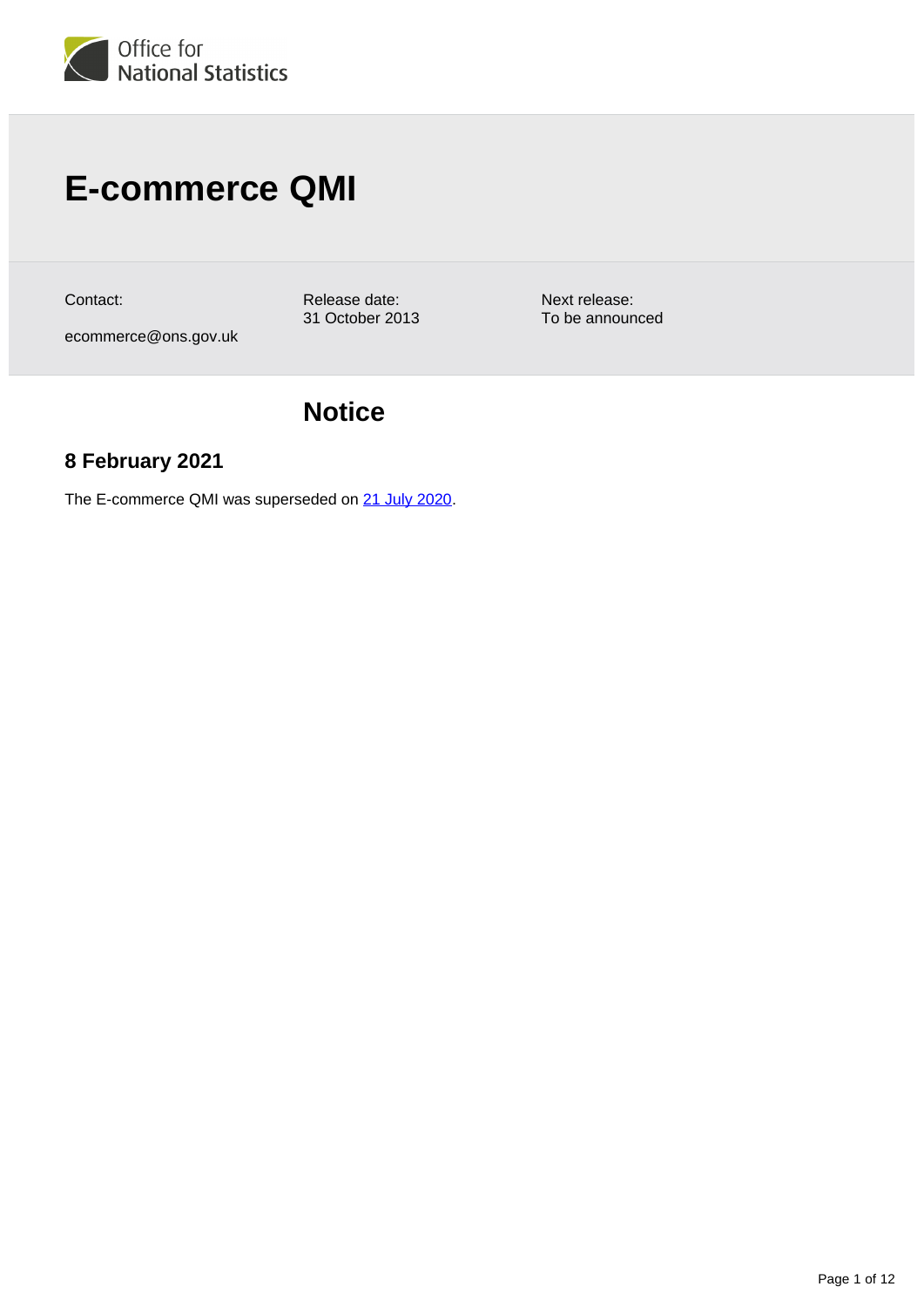## **Table of contents**

- 1. [Methodology background](#page-2-0)
- 2. [Executive summary](#page-2-1)
- 3. [Output quality](#page-3-0)
- 4. [About the output](#page-3-1)
- 5. [How the output is created](#page-5-0)
- 6. [Validation and quality assurance](#page-8-0)
- 7. [Concepts and definitions](#page-9-0)
- 8. [Other information](#page-10-0)
- 9. [Sources for further information or advice](#page-10-1)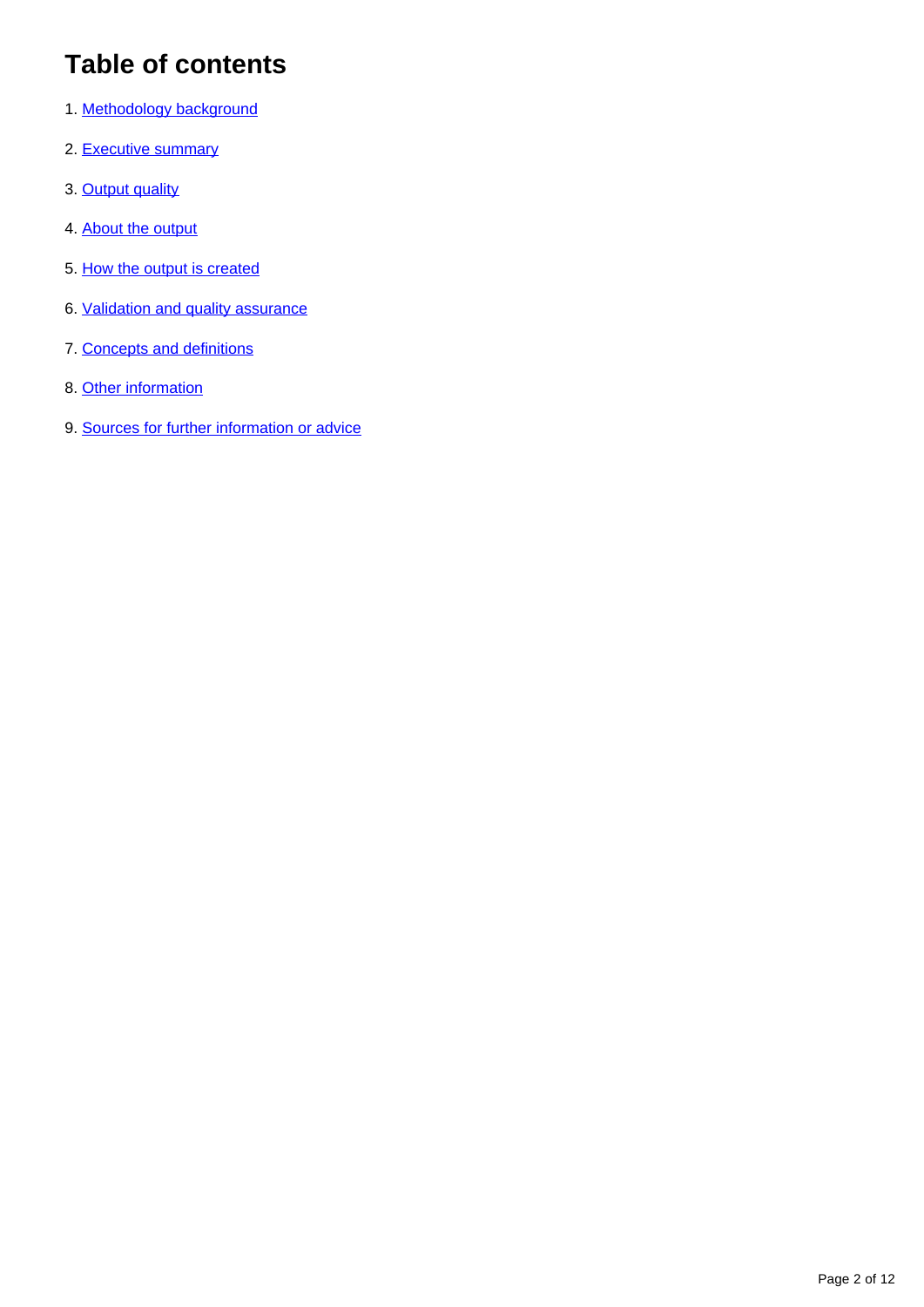## <span id="page-2-0"></span>**1 . Methodology background**

| <b>National Statistic</b> |                             |  |
|---------------------------|-----------------------------|--|
| <b>Survey name</b>        | E-commerce and ICT activity |  |
| <b>Frequency</b>          | Annual                      |  |
| <b>How compiled</b>       | Sample based survey         |  |
| Geographic coverage       | luк                         |  |
| Sample size               | 7,700                       |  |
| <b>Last revised</b>       | 31 October 2013             |  |

## <span id="page-2-1"></span>**2 . Executive summary**

The purpose of the annual E-commerce and ICT Survey of business is to measure the adoption and use of Information and Communication Technologies (ICTs) and electronic trading, or e-commerce, by UK businesses. Since the passing of [regulation \(EC\) 808/2004](http://eur-lex.europa.eu/legal-content/EN/TXT/?uri=celex:32004R0808) by the European Parliament and Council, the requirements of the [European Statistical Office \(Eurostat\)](http://ec.europa.eu/eurostat) have driven this survey.

The survey uses the [Organisation for Economic Cooperation and Development \(OECD\)](http://www.oecd.org/) definition of ecommerce. This defines an e-commerce transaction as where goods or services are ordered over the internet, or other electronic networks, regardless of the payment or delivery method.

The survey has been conducted annually since 2000. A sample of approximately 7,700 UK businesses is selected from the [Inter-Departmental Business Register \(IDBR\).](https://www.ons.gov.uk/aboutus/whatwedo/paidservices/interdepartmentalbusinessregisteridbr) The results from the survey are published annually in a sStatistical bulletin on the ONS website, as E-commerce and ICT activity. Results are also submitted to Eurostat.

This report contains the following sections:

- Output quality
- About the output
- How the output is created
- Validation and quality assurance
- Concepts and definitions
- Other information, relating to quality trade-offs and user needs
- Sources for further information or advice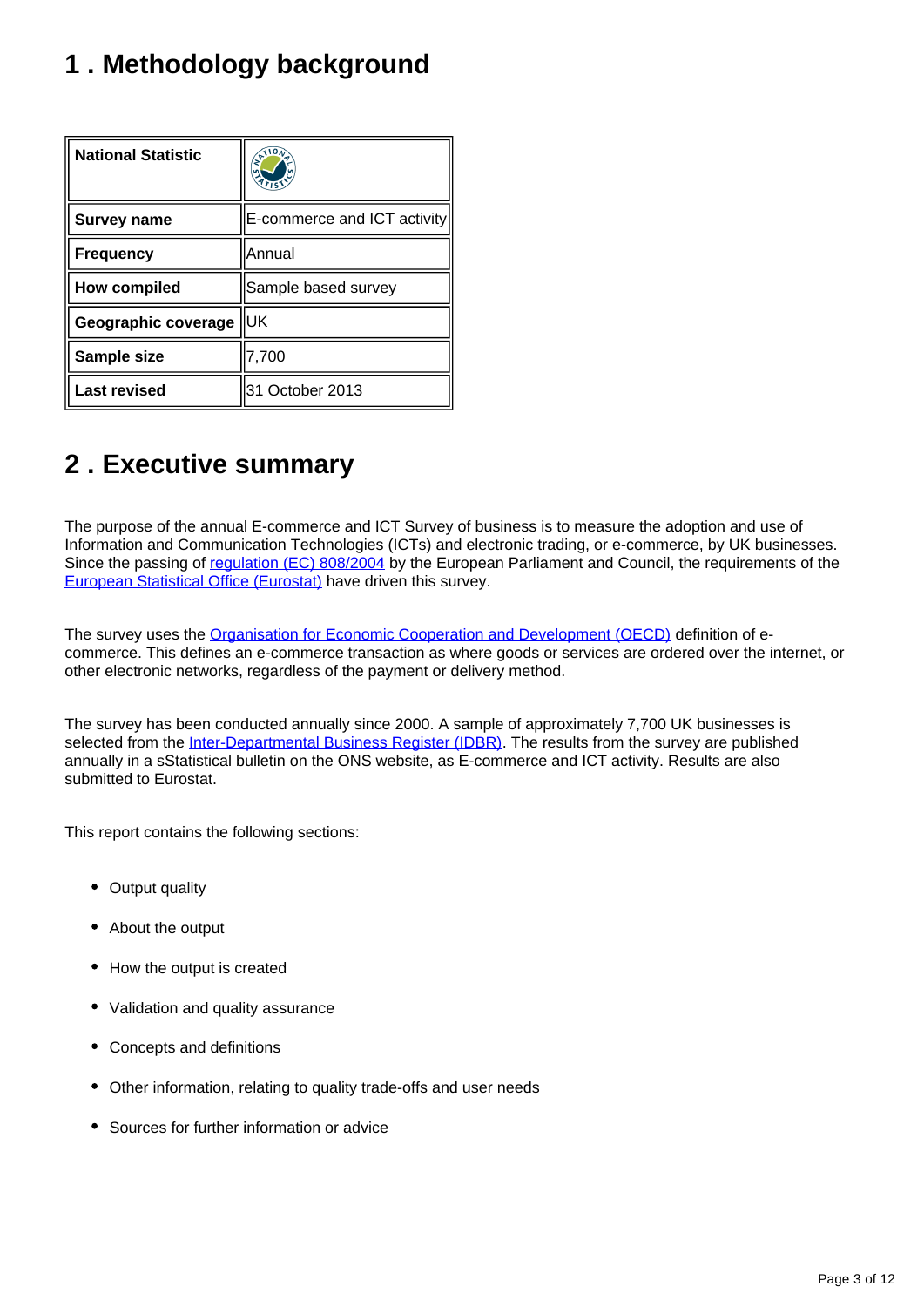## <span id="page-3-0"></span>**3 . Output quality**

This report provides a range of information that describes the quality of the output and details any points that should be noted when using the output.

We have developed [Guidelines for Measuring Statistical Quality;](http://webarchive.nationalarchives.gov.uk/20160105160709/http:/www.ons.gov.uk/ons/guide-method/method-quality/quality/guidelines-for-measuring-statistical-quality/index.html) these are based upon the five European Statistical System (ESS) Quality Dimensions. This report addresses these quality dimensions and other important quality characteristics, which are:

- relevance
- timeliness and punctuality
- coherence and comparability
- accuracy
- output quality trade-offs
- assessment of user needs and perceptions
- accessibility and clarity

More information is provided about these quality dimensions in the following sections.

## <span id="page-3-1"></span>**4 . About the output**

### **Relevance**

(The degree to which the statistical outputs meet users' needs.)

What it measures

The e-commerce survey collects information on the use of Information and Communication Technology (ICT) and the electronic trading by UK businesses.

Frequency

The survey is conducted on an annual basis and the results are published in the November following the end of the reference year.

Sample size

Approx 7,700 businesses in the UK per year.

Periods available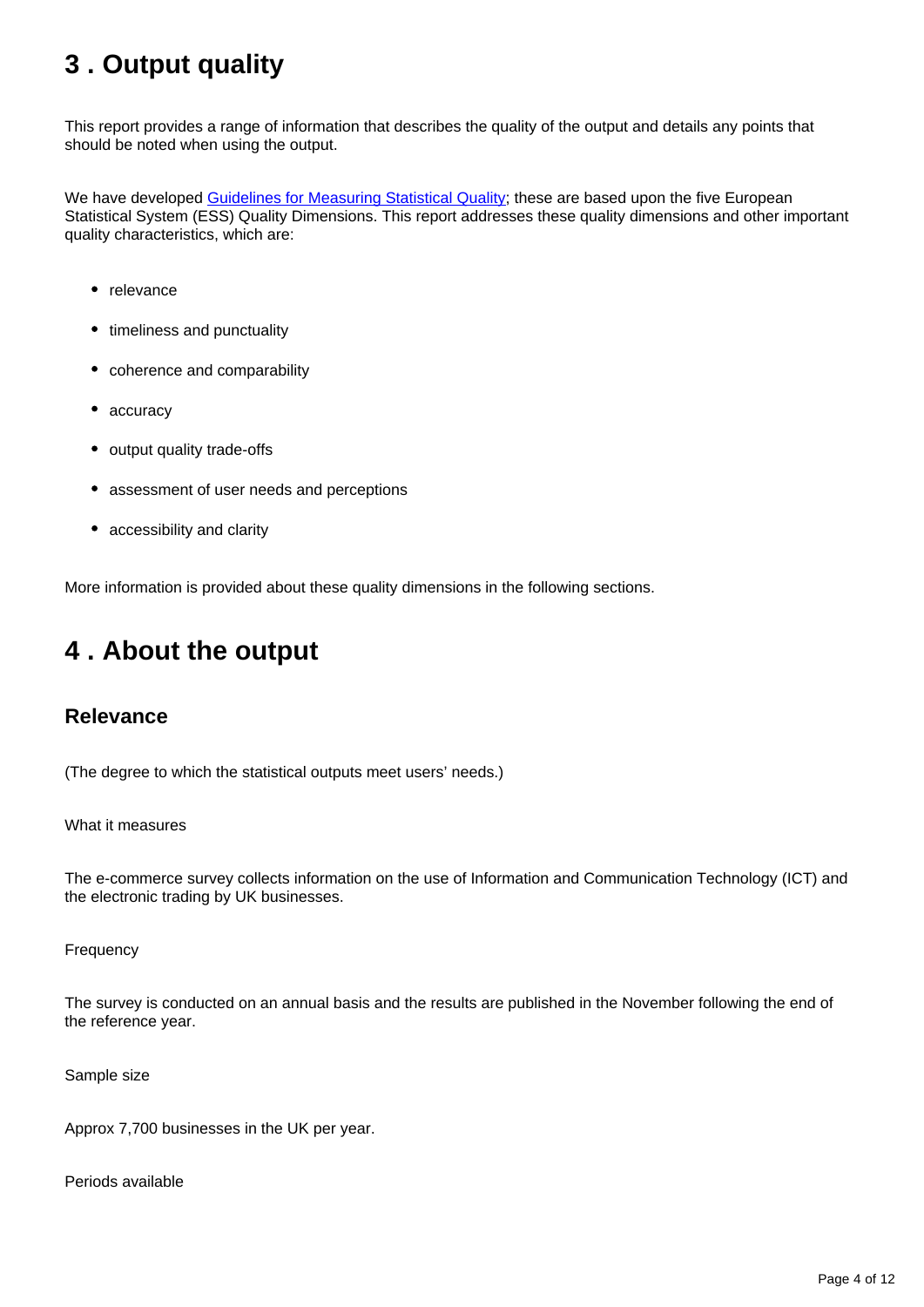Annually since 2000.

Sample frame

The Inter-Departmental Business Register.

Sample design

Stratified simple random sample.

Weighting and estimation

Each sampled business represents a number of similar businesses and is weighted to reflect the number of businesses within its stratum on the IDBR.

Number-raised estimation is used for the yes or no ICT-use questions.

Ratio estimation is used for quantitative values of e-commerce.

Eurostat is the principal user of the statistics. The UK provides statistics to Eurostat measuring business use of ICT and e-commerce activity, in accordance with [Regulation of the European Parliament and Council 808/2004.](http://eur-lex.europa.eu/LexUriServ/LexUriServ.do?uri=OJ%3AL%3A2004%3A143%3A0049%3A0055%3AEN%3APDF) These estimates are used to provide information that is consistent with other European Union (EU) member states, as part of progress towards measuring EU benchmarking indicators. These EU indicators compare the development and use of ICT in the EU member states and help to provide a better understanding of the adoption of ICT and the internet by businesses at an EU level.

ICT is considered as critical for improving the competitiveness of European industry and, more generally, to meet the demands of society and the economy. Broadband is considered to be important when measuring access to, and use of, the internet. Broadband offers users the possibility to rapidly transfer large volumes of data and keep access lines open. The take-up of broadband is an important ICT policy-making indicator. Widespread access to the internet, via broadband, is regarded as essential for the development of advanced services on the internet, such as e-business, e-government or e-learning.

Until 2010, the EU policy framework for ICT was the i2010 initiative called A European information society for [growth and employment,](http://eur-lex.europa.eu/LexUriServ/LexUriServ.do?uri=CELEX%3A52005DC0229%3AEN%3ANOT) which sought to boost efficiency throughout the EU economy by means of the wider use of ICT. Having undergone a mid-term review, an updated i2010 strategy was presented in April 2008, addressing main challenges for the period 2008 to 2010.

In May 2010, the European Commission adopted [A digital agenda for Europe,](http://eur-lex.europa.eu/LexUriServ/LexUriServ.do?uri=CELEX%3A52010DC0245R(01)%3AEN%3ANOT) a strategy for a digital economy by 2020. The Digital Agenda for Europe is one of the seven flagship initiatives under the [Europe 2020 strategy](http://ec.europa.eu/europe2020/index_en.htm) for smart, sustainable and inclusive growth. It outlines policies and actions aimed at maximising the benefit of the digital era to all sections of society and economy.

### **Timeliness and punctuality**

(Timeliness refers to the lapse of time between publication and the period to which the data refer. Punctuality refers to the gap between planned and actual publication dates.)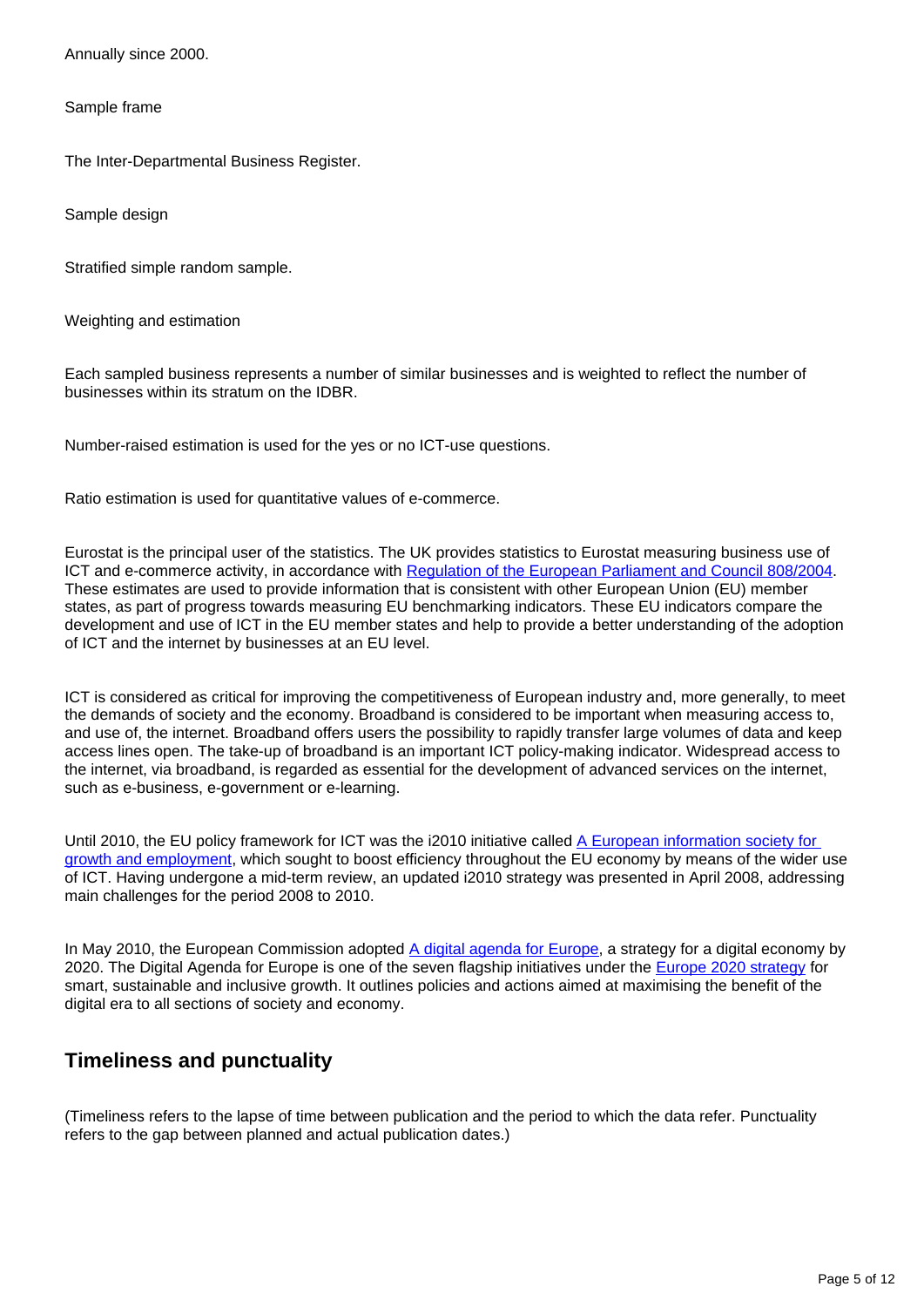The time between the end of the reference year and the publication date is approximately 11 months for the ecommerce survey. The results are published in November each year. In the unlikely event of a change to the release dates, public attention will be drawn to the change and the reason fully explained as set out in the Code of **[Practice for Official Statistics.](http://www.statisticsauthority.gov.uk/assessment/code-of-practice/index.html)** 

For more details on related releases, the [GOV.UK release calendar](https://www.gov.uk/government/statistics/announcements) provides 12 months' advance notice of release dates. If there are any changes to the pre-announced release schedule, public attention will be drawn to the change and the reasons for the change will be explained fully at the same time, as set out in the Code of Practice for Official Statistics.

## <span id="page-5-0"></span>**5 . How the output is created**

The e-commerce survey is a paper survey, which is conducted on an annual basis. It is despatched in January with a closing date in February. The completion of the survey is a statutory requirement.

### **Sample design**

The sample design for the survey is a stratified simple random sample. Approximately 7,700 businesses are sampled.

The strata used in the survey are defined by the [UK Standard Industrial Classification of Economic Activities](https://www.ons.gov.uk/methodology/classificationsandstandards/ukstandardindustrialclassificationofeconomicactivities/uksic2007)  [2007: SIC 2007](https://www.ons.gov.uk/methodology/classificationsandstandards/ukstandardindustrialclassificationofeconomicactivities/uksic2007) along with employment sizeband. The employment sizebands used are 10 to 49, 50 to 249, 250 to 999 and 1,000 or more.

The sampling frame used for this survey and most business surveys carried out by the Office for National Statistics (ONS) is the [Inter-Departmental Business Register \(IDBR\)](https://www.ons.gov.uk/aboutus/whatwedo/paidservices/interdepartmentalbusinessregisteridbr).

The IDBR covers businesses from all parts of the economy, other than some very small businesses (selfemployed and those without employees and low turnover) and some non-profit making organisations. However, this sector of the economy is not sampled or estimated, so this is not a significant issue.

Neyman allocation is used to assign the sample sizes to strata that minimise the variance of subsequent estimates.

The survey covers businesses within the following industrial sectors, according to the SIC 2007: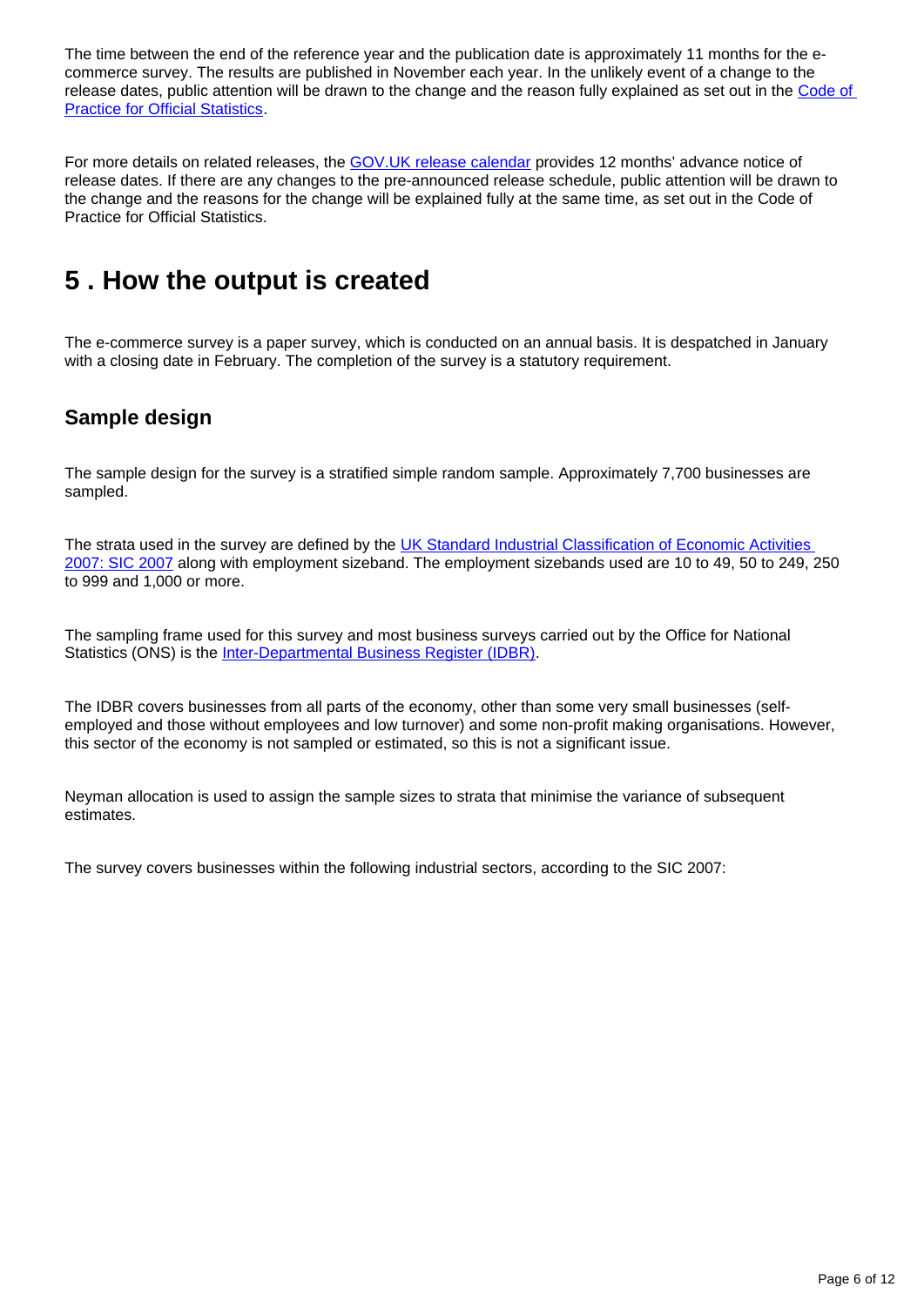- Manufacturing: Divisions 10 to 33
- Utilities: Divisions 35 to 39
- Construction: Divisions 41 to 43
- Wholesale: Divisions 45 to 46
- Retail: Division 47
- Transport and storage: Divisions 49 to 53
- Accommodation and food services: Divisions 55 to 56
- Information and communication: Divisions 58 to 63
- Other services: Divisions 68 to 74, 77 to 82, 95.1

The sectors of the SIC 2007 not covered by the survey are as follows:

- Section A Agriculture, forestry and fishing
- Section B Mining and quarrying
- Division 75 Veterinary activities
- Section O Public administration and defence, social security
- Section P Education
- Section Q Health and social work
- Section R Arts, entertainment and recreation
- Section S Other service activities except SIC 95.1, repair of computers

Estimates in the release relate to businesses with 10 or more employees. No information is collected relating to businesses with fewer than 10 employees as these are not within the coverage requirements defined by Eurostat.

Until the 2004 survey, businesses with fewer than 10 employees were included in the survey, due to a specific user interest from the then Department of Trade and Industry (DTI).

Coverage from 2005 onwards excluded businesses with fewer than 10 employees, as per the Eurostat requirement under EU Regulation 808/2004 due to lack of user interest. The decision to cease collection of information from these businesses was made on the grounds of resources available to run the survey and the burden placed on the businesses in requiring them to take part in the survey.

### **Data collection**

A paper questionnaire is sent to businesses selected for the survey. The data requirements of the questionnaire follow those set out in a model questionnaire developed by Eurostat, in consultation with EU member states. The use of a model questionnaire ensures that comparable data are collected across European countries.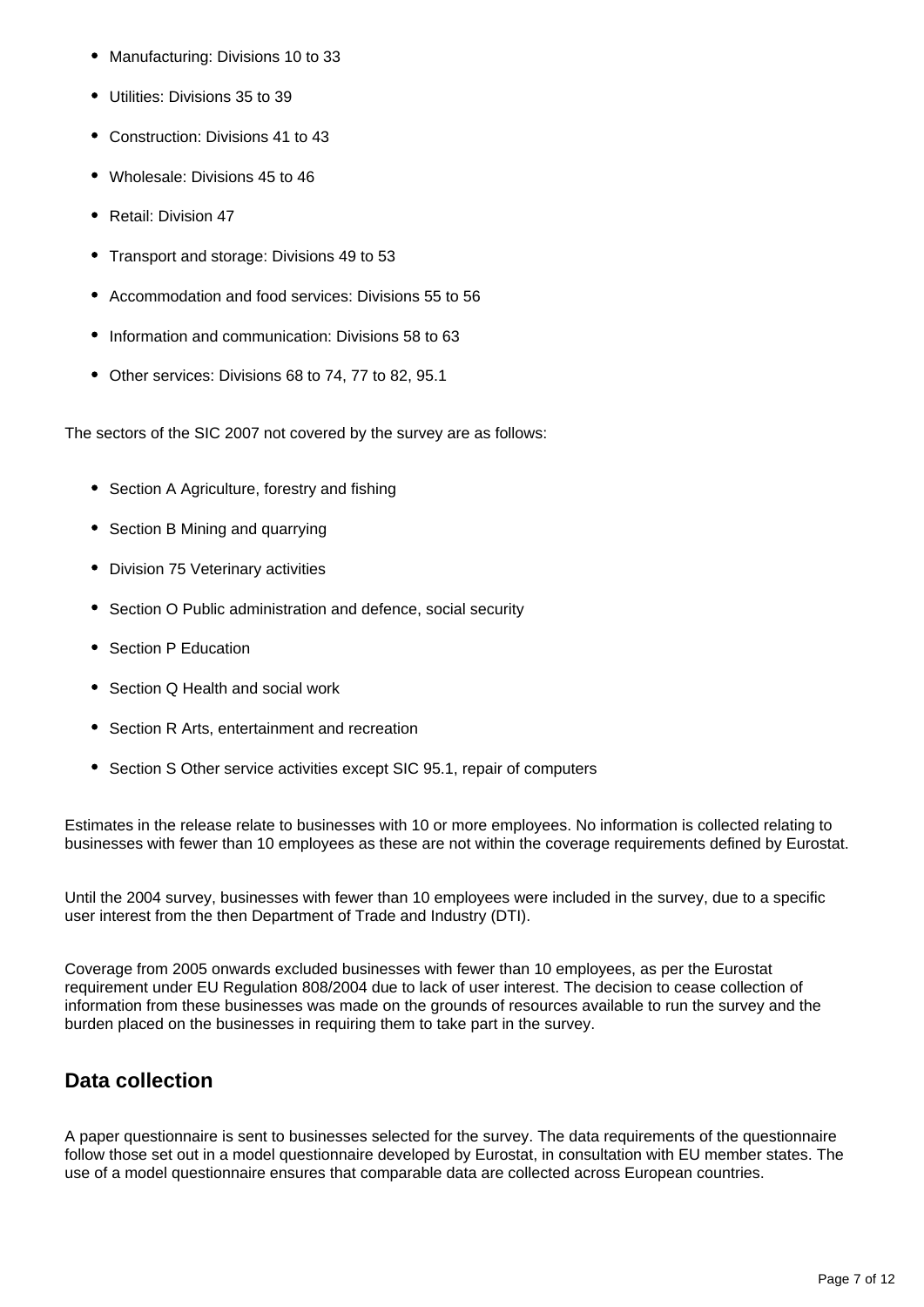### **Estimation process**

#### **Monetary value estimates of e-commerce sales**

These are the questions where businesses are asked to report what proportion of their turnover is derived from ecommerce. Values are estimated by following a five step process.

For each stratum (defined by SIC division and employment sizeband):

- 1. Multiply the business's returned percentage by its employment at the time of sample selection, as a proxy for the business's e-commerce sales
- 2. Aggregate for all businesses in the same stratum
- 3. Divide this total by the employment for all responding businesses in the stratum, to give a weighted percentage for the stratum
- 4. Multiply this weighted percentage by the Annual Business Survey (ABS) total turnover estimate for the stratum to create an estimate of value of e-commerce sales for the stratum
- 5. Aggregate the values for all the stratums in an employment sizeband to obtain a population estimate of the e-commerce sales value for the SIC division; then aggregate the values in the appropriate SIC divisions to produce industrial sector estimates

The following example demonstrates the process:

|                      | <b>Returned</b><br>% | <b>Employment</b> | Weighted<br>% |
|----------------------|----------------------|-------------------|---------------|
| <b>Business</b><br>1 | 0                    | 125               |               |
| <b>Business</b><br>2 | 50                   | 100               | 5000          |
| <b>Business</b><br>3 | 25                   | 249               | 6225          |
|                      |                      | 474               | 11225         |

The weighted percentage for the cell is then 23.68% (from step 3, using 11225/474). Given the ABS turnover for the cell is £100 million, the e-commerce estimate for the cell is £23.68 million (using step 4).

#### **Employment-related value questions**

These are the questions about proportions of employment, for example, the proportion of employees who have a computer at work.

The same five-step estimation procedure is followed, but IDBR employment instead of turnover is used.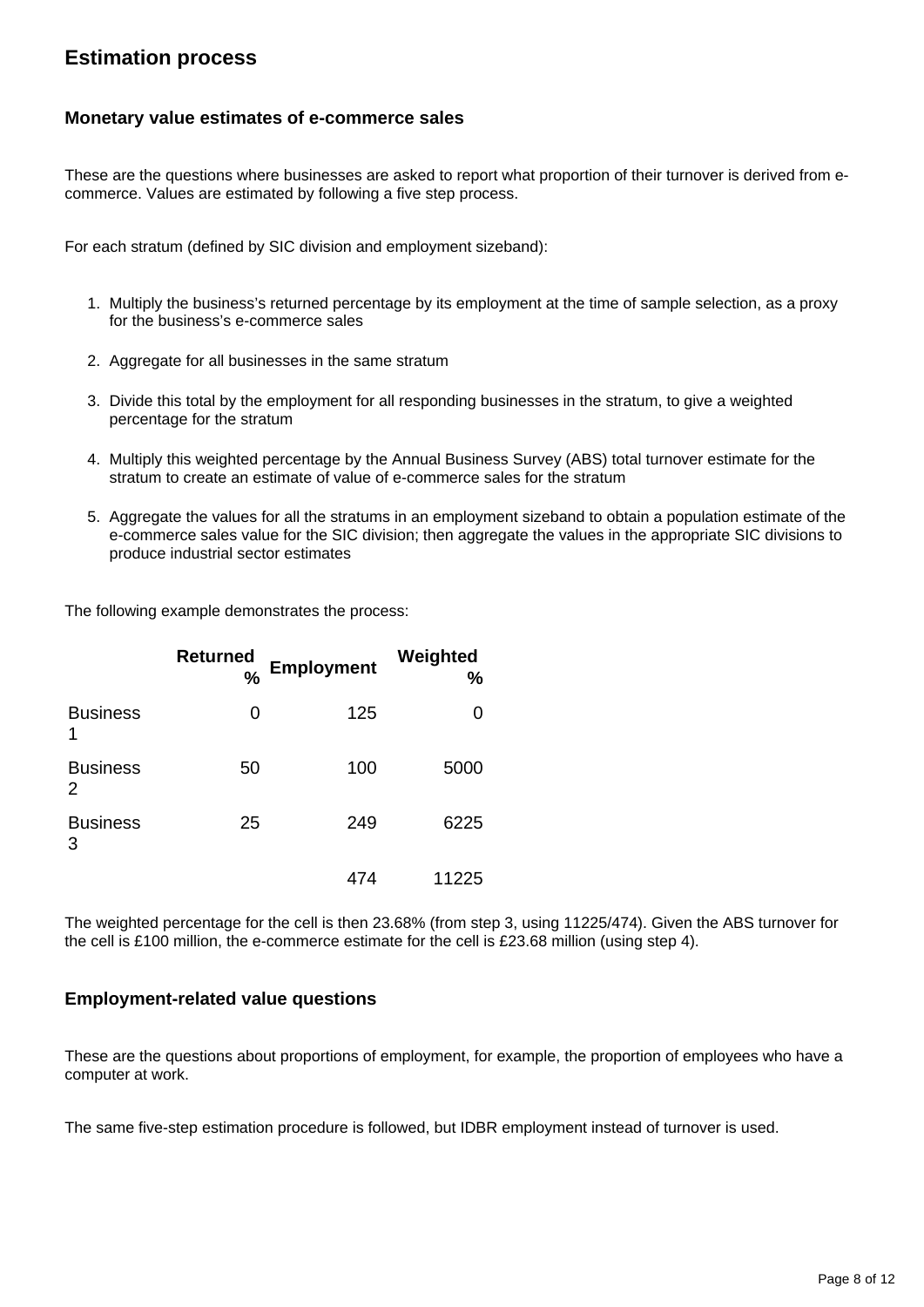#### **Tick box (yes or no) questions**

These are the ICT use questions, such as does the business have a website, broadband, does the business sell over the internet and so on. The business responds either yes or no.

This uses number-raised estimation. The procedure for business-weighted estimates is as follows.

By stratum:

- 1. Calculate percentage of yes responses in the stratum, that is, number of businesses responding yes as a percentage of number responding yes or no to the question
- 2. Multiply by the population count for the stratum on the IDBR as at time of selection; this gives a count for each stratum
- 3. Aggregate all the stratum counts
- 4. Divide by the total population count on the IDBR as at time of selection by SIC division; this gives the population estimate for the percentage of businesses who have responded yes to the question

## <span id="page-8-0"></span>**6 . Validation and quality assurance**

### **Accuracy**

(The degree of closeness between an estimate and the true value).

### **Sampling error**

Sampling error arises because the variable estimates are based on a sample rather than a full census of the population. The difference between the estimates derived from the sample and value that would be obtained from a census is referred to as the sampling error. As sampling errors cannot be estimated, standard errors (the standard deviation of the sampling distribution) are used instead. The e-commerce survey provides standard error information tables as point 11 in the background notes.

With approximately 2.1 million businesses listed on the Inter-Departmental Business Register (IDBR), it provides nearly 99% coverage of UK economic activity. Most undercoverage is with businesses with fewer than 10 employees, which are not covered by the survey. Therefore undercoverage is not a significant issue for the survey.

### **Survey procedures**

The survey is despatched to respondents in January, with data processing and analysis taking place prior to Eurostat delivery in October. The survey is statutory.

The returned questionnaires are scanned centrally by ONS's Survey Processing Centre using Optical Character Recognition (OCR) to create an image of each questionnaire. These images are stored electronically, reducing paper handling, retrieval and storage. The paper questionnaire is shredded for confidentiality.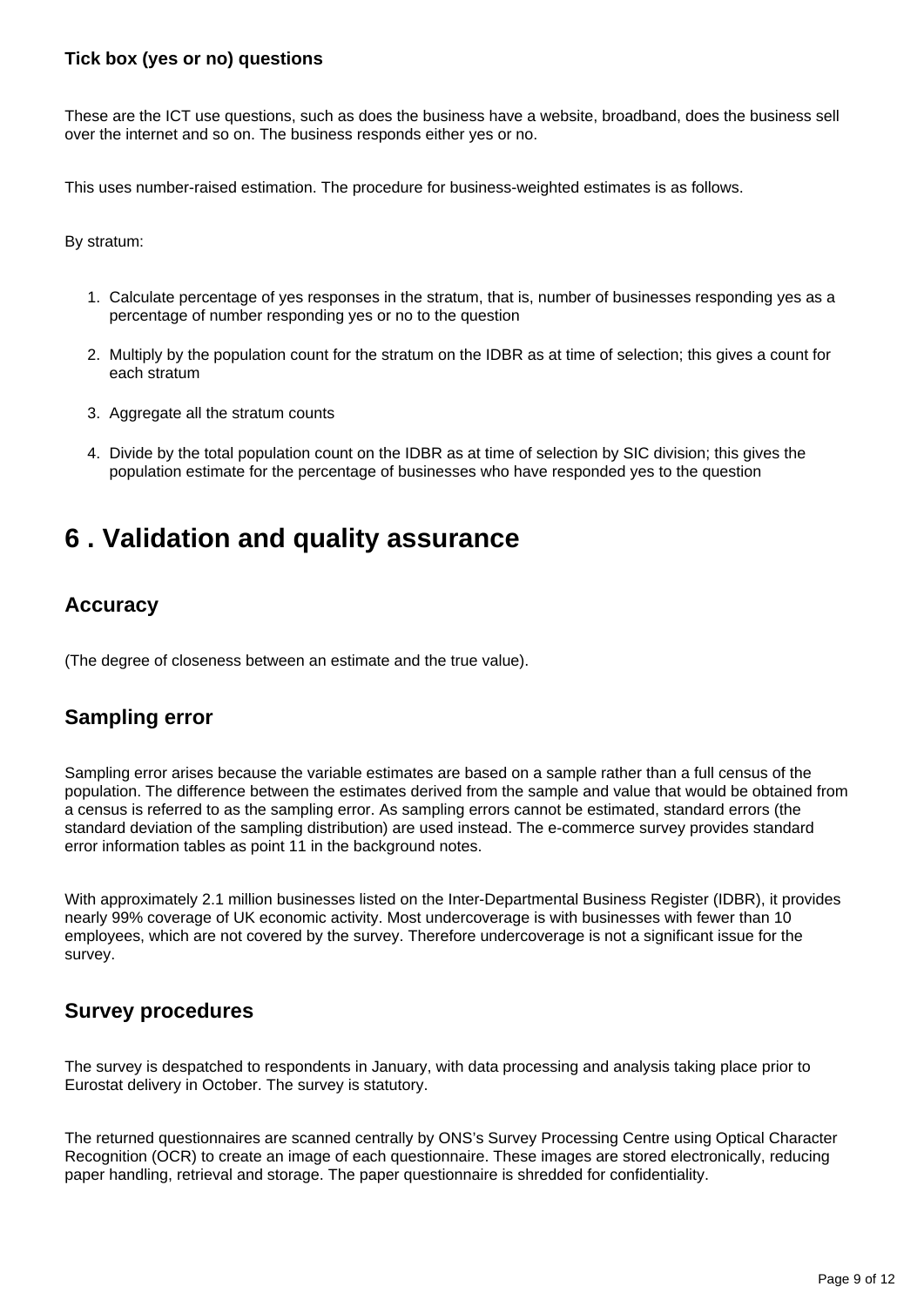After the data have been electronically read into the survey database, a series of credibility checks are used to assist with the process of validating the data. These are used to ensure that only good quality validated information is included in the results. Detailed checks are carried out to ensure consistency of information on 1 year's questionnaire and where a contributor is selected for more than 1 year then checks are carried out to compare year-on-year consistency of the information.

Data validation checks are automatically applied when the questionnaire is first received and the data validation staff will contact the business to investigate the suspicious data, unless logical corrections can be made if these can be clearly deduced from other returned variables. The questionnaire has a status of "uncleared" until satisfactory explanations are provided by the business for all dubious data items, or errors in data are corrected. Until all errors in data are satisfactorily dealt with, no information from that questionnaire is included in the survey results.

There are two categories of validation checks: critical errors and errors:

- critical errors relate to scenarios that are impossible, for example, a business saying that it does not have internet access, but does have a broadband connection; all critical errors must be dealt with and the relevant information obtained, before the questionnaire will be cleared and included in results
- errors relating to scenarios that appear dubious and need investigating, where the information may or may not be correct; all errors need to be investigated, data will either be amended or confirmed as correct, before the questionnaire is cleared and included in results

No automatic imputation exists for non-responding businesses. All question data must be complete on a questionnaire for the business's data to be included in results. However, where a business has completed the questionnaire and can provide all the required data, apart from percentage values, then missing values will be automatically estimated. This will be based on the values of enterprises in the same stratum who have returned valid percentage values. This enables the question data for the business to be complete and the data for the business will then be included in results.

Revisions are made to the returned data in the previous two survey periods, where appropriate.

## <span id="page-9-0"></span>**7 . Concepts and definitions**

(Concepts and definitions describe the legislation governing the output and a description of the classifications used in the output.)

E-commerce and ICT-related concepts follow Europe-wide standards as defined by Eurostat. Electronic commerce refers to transactions over the internet or over other computer networks, for example, electronic data interchange (EDI). Goods and services need to be ordered over these networks but payment and delivery may be conducted offline.

The UK takes an active role in the meetings led by Eurostat to update the model questionnaire each year. At these meetings, EU member states give feedback on how well existing questions have worked or how proposed new ones are expected to work in their countries. These views feed into the formation of the final model questionnaire. As all EU member states follow the same principles for running the survey (for example, using the model questionnaire and surveying the economic activities defined by Eurostat), it is not felt there are further lessons that could be learnt from other countries.

Standard definitions are provided in a methodological manual supplied by Eurostat.

Since the passing of regulation (EC) 808/2004 by the European Parliament and Council, the requirements of the European Statistical Office (Eurostat) have driven this survey.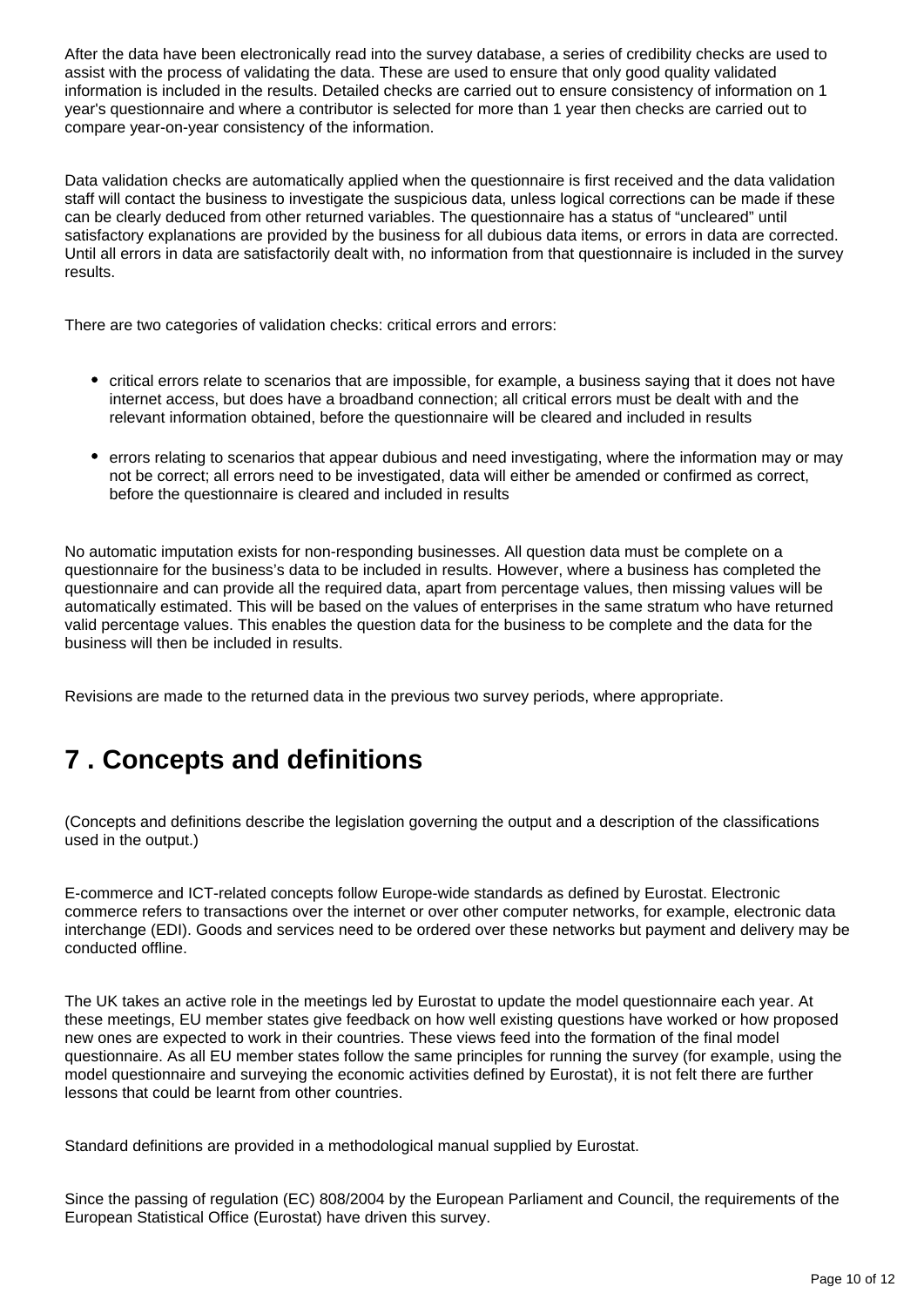## <span id="page-10-0"></span>**8 . Other information**

## **Output quality trade-offs**

(Trade-offs are the extent to which different dimensions of quality are balanced against each other.)

The e-commerce data are published 11 months after the end of the reference year and the data undergoes extensive checks prior to publication. The response rates are required to be high, at 80%. Main responders who have a significant effect within their sector and/or the total economy are identified.

### **Assessment of user needs and perceptions**

(The processes for finding out about users and uses, and their views on the statistical products.)

A [Quinquennial Review](http://webarchive.nationalarchives.gov.uk/20160105160709/http:/www.ons.gov.uk/ons/guide-method/method-quality/quality/triennial-reviews/triennial-review-for-the-e-commerce-and-ict-activity-survey-2012.pdf) was completed in November 2012, which was awarded a B "good" rating.

In April 2011, a user engagement survey was conducted using a web questionnaire linked from the E- commerce and ICT product page on the Office for National Statistics (ONS) website. We contacted the Heads of Profession for statistics in other government departments, to draw their attention to the user survey and invite them to complete it. There were not enough responses from the user survey to draw conclusions about what other users do with the statistics. However, we receive a range of ad hoc queries and enquiries about the survey from a variety of users, such as academics, researchers and business owners and these indicate that the data are used in a wide range of ways. These include research projects and identifying potential new markets.

The survey contributor questionnaire is reviewed each year and changes to the questionnaire are tested by telephone interviews with a selection of businesses, to ensure that the wording is clear and unambiguous.

## <span id="page-10-1"></span>**9 . Sources for further information or advice**

### **Accessibility and clarity**

(Accessibility is the ease with which users are able to access the data, also reflecting the format in which the data are available and the availability of supporting information. Clarity refers to the quality and sufficiency of the release details, illustrations and accompanying advice.)

Our recommended format for accessible content is a combination of HTML webpages for narrative, charts and graphs, with data being provided in usable formats such as CSV and Excel. Our website also offers users the option to download the narrative in PDF format. In some instances other software may be used, or may be available on request. Available formats for content published on our website but not produced by us, or referenced on our website but stored elsewhere, may vary. For further information please refer to the contact details at the beginning of this report.

For information regarding conditions of access to data, please refer to the following links: